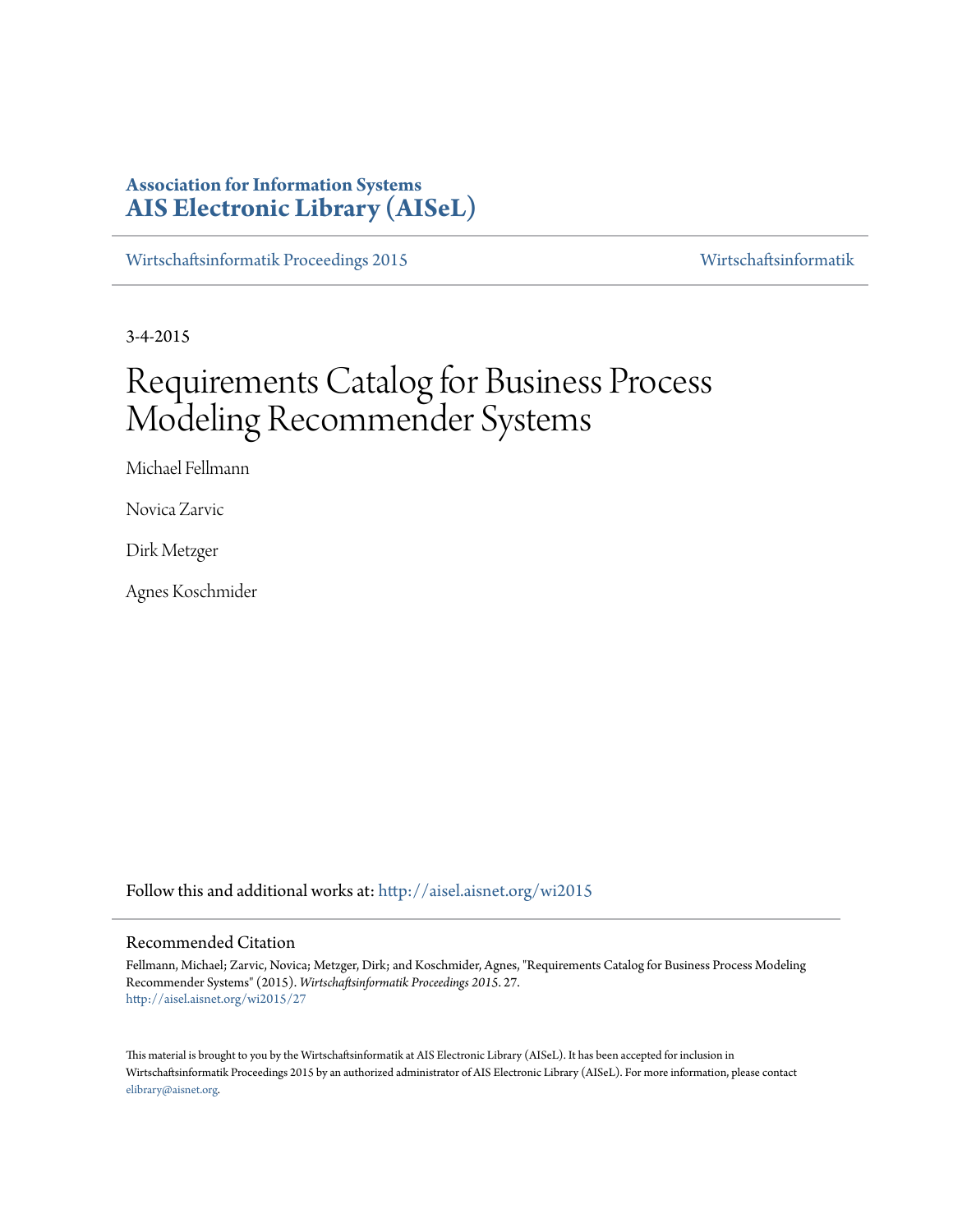## **Requirements Catalog for Business Process Modeling Recommender Systems**

Michael Fellmann<sup>1</sup>, Novica Zarvic<sup>1</sup>, Dirk Metzger<sup>1</sup>, and Agnes Koschmider<sup>2</sup>

<sup>1</sup> Osnabrück University, Information Management and Information Systems, Germany {michael.fellmann, novica.zarvic, dirk.metzger}@uos.de <sup>2</sup> Karlsruhe Institute of Technology (KIT), Germany agnes.koschmider@kit.edu

**Abstract.** The manual construction of business process models is a timeconsuming and error-prone task. To improve the quality of business process models, several modeling support techniques have been suggested spanning from strict auto-completion of a business process model with pre-defined model elements to suggesting closely matching recommendations. While recommendation systems are widely used and auto-completion functions are a standard feature of programming tools, such techniques have not been exploited for business process modeling although implementation strategies have already been suggested. Therefore, this paper collects requirements from different perspectives (literature and empirical studies) of how to effectively and efficiently assist process modelers in their modeling task. The condensation of requirements represents a comprehensive catalog, which constitutes a solid foundation to implement effective and efficient Process Modeling Recommender Systems (PMRSs). We expect that our contribution will fertilize the field of modeling support techniques to make them a common feature of BPM tools.

**Keywords:** Business Process Modeling, Recommender Systems, Requirements.

#### **1 Motivation and Relevance**

Business process modeling and reorganization are still among the top-ten of relevant topics of today's CIOs [1]. However, the construction of semi-formal process models is even today, after two decades of research on business process modeling, a highly manual task involving substantial human effort. Regarding the modeling activity, effort is required to create models conforming to specified rules regarding the naming of model elements and the abstraction level of model elements. Concerning the naming of model elements, terminological problems are amongst the main problems when using conceptual (process) models [2]. Moreover, effort and difficulty arises due to the complexity of today's business processes. It might not be easy to figure out where to start modeling a process and where to stop and on which abstraction level to model [3, 4] since guidance in modeling is largely missing in current tools. These barriers call for process modeling support features, which assist users during process model-

<sup>12&</sup>lt;sup>th</sup> International Conference on Wirtschaftsinformatik, March 4-6 2015, Osnabrück, Germany

Fellmann, M.; Zarvic, N.; Metzger, D.; Koschmider, A. (2015): Requirements Catalog for Business Process Modeling Recommender Systems, in: Thomas. O.; Teuteberg, F. (Hrsg.): Proceedings der 12. Internationalen Tagung Wirtschaftsinformatik (WI 2015), Osnabrück, S. 393-407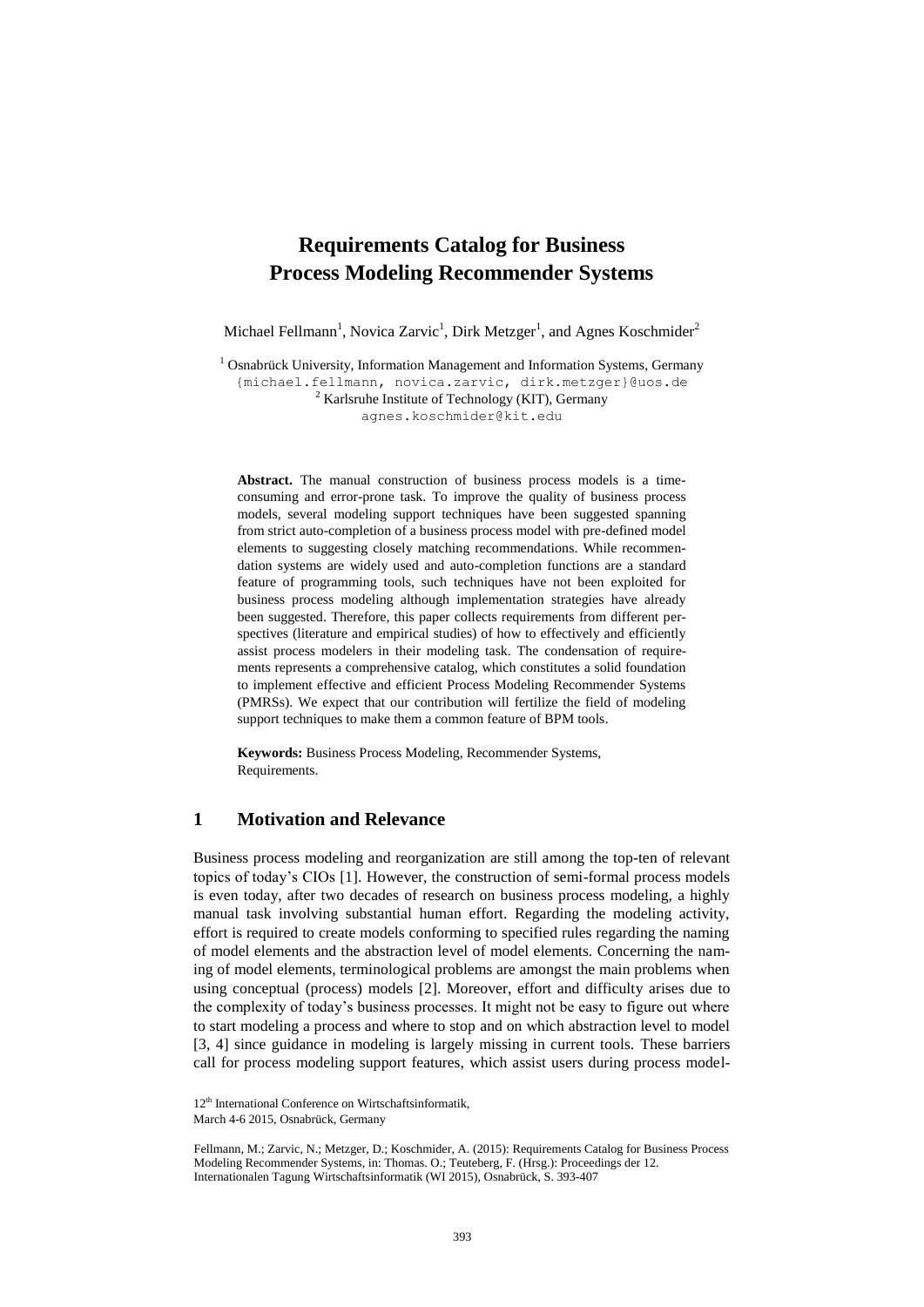ing and make suggestions how to complete a currently being edited process model. Such assistance functions are common features in programming environments (in terms of auto-completing e.g., Java code) or e-commerce systems (e.g., amazon.com uses a recommender system to help users dealing with information overload). Although it has been demonstrated that assistance functions are beneficial in these domains [5] [6], assistance functions are not considered in commercial BPM tools. Recommender systems "generate meaningful recommendations to a collection of users" [7], therefore, it should be a priority to offer assistance functions in process modeling tools. Generally, the auto-completion of programming snippets seems to be easier than to auto-complete graphical modeling tasks where a variety of attributes (e.g., syntactic consistency, semantic validity and completeness, readability) influence the decision for an appropriate subsequent fragment.

This contribution presents a requirements catalog for Process Modeling Recommender Systems (PMRSs). This is not a trivial task and it should be noted that the elicitation and specification of requirements are considered to represent quite difficult processes in the area of requirements engineering [8]. In the research underlying the paper, a comprehensive list of requirements has been gathered from a literature analysis as well as from three different studies carried out within two years that also involved business users. Such a multi-perspective approach provides a solid foundation in order to build effective and efficient PMRSs aiming to facilitate the creation of high-quality process models with less time and effort. The merit of this contribution lies in providing a holistic view on requirements for PMRSs. This holistic view is not sought to build the basis for a particular implementation, but serves as a structured basis for future research works that may devise sophisticated solutions. In this way, we expect that our contribution will fertilize the discussion on assistance function around process modeling, which already has been identified as useful [9].

This contribution is structured as follows. At first, we describe methodological aspects (Section 2). We then elicit requirements by conducting a systematic literature analysis (Section 3) before we present additional requirements by practitioners that have been identified in the course of three studies performed (Section 4). The requirements are consolidated and synthesized into a structured catalog of requirements for PMRSs (Section 5) providing a backbone for possible future implementations. Finally, we summarize and discuss our work (Section 6).

### **2 Methodological Considerations**

The goal of this paper is to provide a holistic view on requirements for PMRSs. For achieving this, relevant scientific works were inspected as well as the wishes and needs of practitioners were gathered in order to better understand the design space for PMRSs. Understanding both, the research side with the current literature as well as the practitioner side, is crucial for requirements researchers [10]. Firstly, we have consulted relevant literature by conducting a systematic literature review [11, 12]. This step assures to have considered relevant research output from the scientific community itself. Secondly, requirements of business users (i.e. practitioners and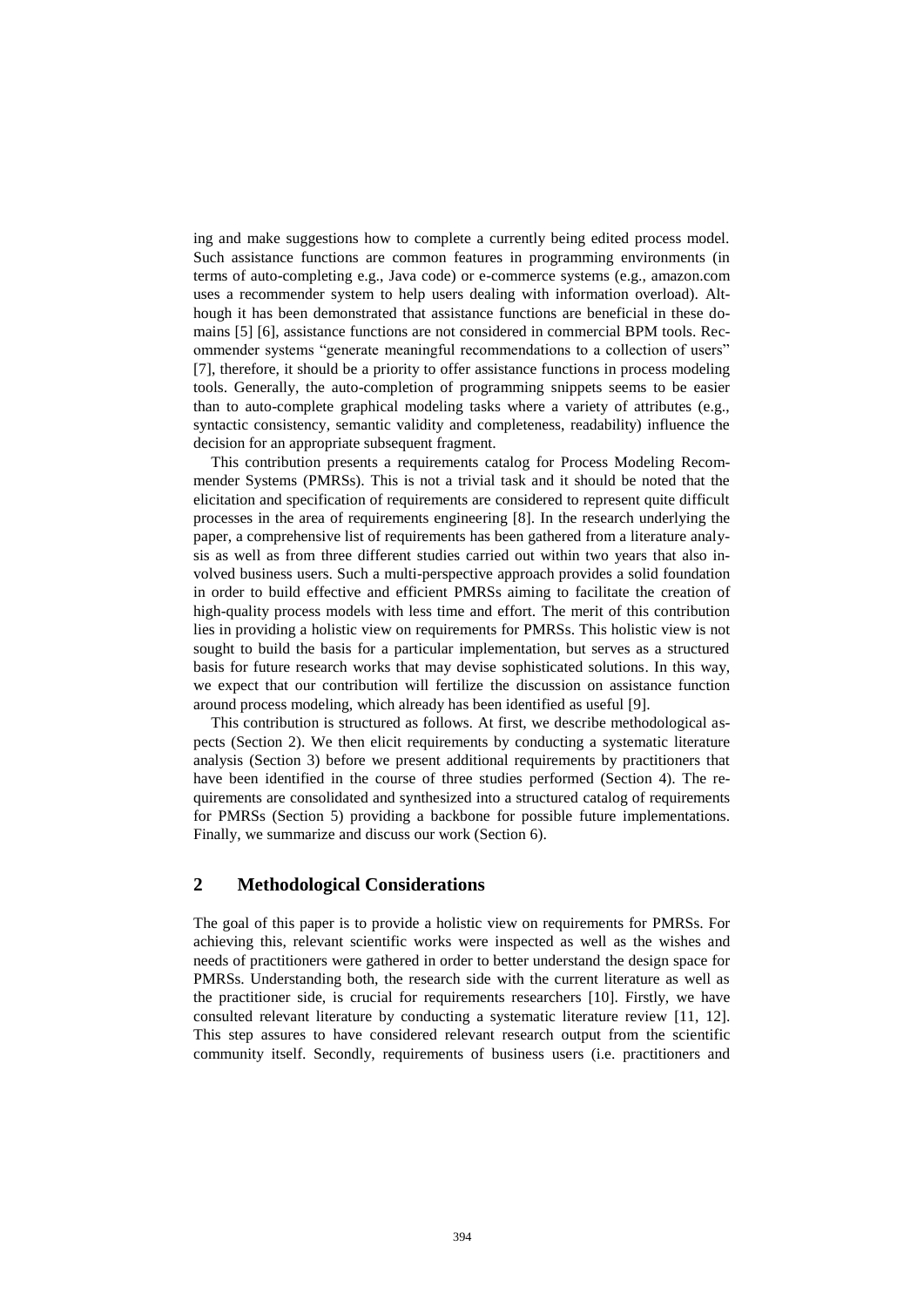students that may become prospective practitioners) were gathered from different studies. This step assures that users who create business process models and are familiar with BPM tools were also involved in the elicitation of our collection of requirements. With regard to this we performed three studies, namely (i) a short onlinesurvey about modeling support functionality, (ii) a case study, and (iii) a survey at a major fair that was based on a live-demonstration of a prototypical implementation. Summing up, the research process followed can be characterized to be *exploratory* in nature [13], where the results from literature as well as from users gradually consolidate the set of requirements, which are finally synthesized into a structured collection. Our research process is depicted in [Fig.](#page-3-0) 1.



**Fig. 1. Overview on research process taken**

## <span id="page-3-0"></span>**3 Requirement Elicitation from Literature**

#### **3.1 Overview of the Literature Analysis**

The first step in collecting requirements was performed by reviewing the literature of related work. By doing so, we aimed – among others – to extract relevant capabilities that should be reflected by the PMRSs and which have already been deemed desirable and valuable in this context. In the beginning of our literature search, we abstained from using our already known literature. Instead, we have followed literature reviewing guidelines as proposed by WEBSTER and WATSON [11] and VOM BROCKE et al. [12]. The selected databases used for literature analysis (cf. Table 1) cover a broad field of scientific disciplines (SCIENCE DIRECT, ISI WEB OF KNOWLEDGE) as well as emphasize Computer Science (SPRINGER) and Economics (EBSCO) and in sum cover approx. 950.000 journals, books and conferences. We used the following query: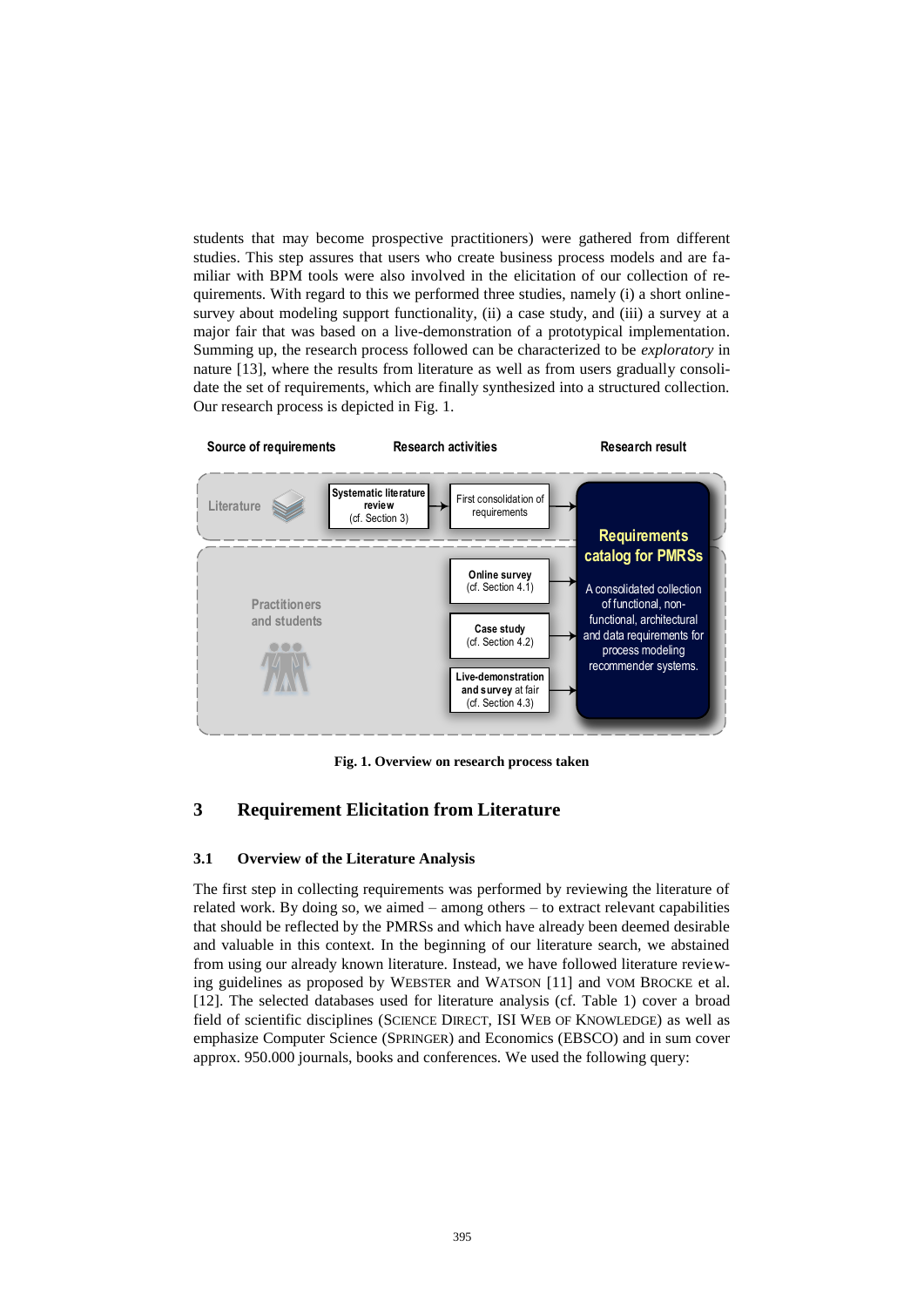("business process" OR "process model") AND ("recommendation system" OR recommender OR "modelling recommendation" OR "element recommendation" OR "model recommendation" OR "recommendation of model" OR "recommendation of element" OR "auto-completion" OR "content assist").

Table 2 lists the papers that we retrieved with the query in conjunction with the settings we used when executing the query on the respective database.

| Source                                        | Restriction and settings                                    | Hits |
|-----------------------------------------------|-------------------------------------------------------------|------|
| Retrieval of relevant papers                  |                                                             |      |
| Springer Link                                 | Include Preview-Only content                                | 895  |
| <b>Science Direct</b>                         | All Sources                                                 | 420  |
| <b>EBSCO</b> Host                             | Databases: All; Field: TX All Text                          | 116  |
| ISI Web of Knowledge                          | Field: Topic                                                | 9    |
| Consolidation, selection and review of papers |                                                             |      |
| Hits from all hosts                           | Selection of relevant papers from the hits                  | 20   |
| Addition of papers                            | Extension of the result set by forward- and backward search | 22   |
|                                               | Sum of reviewed papers:                                     | 42   |

**Table 1.** Overview of the literature search

In the next step of our literature analysis we read all the titles and abstracts of the papers retrieved and only selected papers for an in-depth analysis that are relevant for the topic and not only satisfy the query, leading to 20 papers. These papers were used to extend the result set by a forward- and backward search [11] leading to an additional set of 22 relevant papers. After an in-depth analysis of the 42 relevant papers, we arrived at a total of 28 pertinent works that were in line with our previously stated aims. Articles that *directly* state requirements for PMRSs are marked with  $\blacklozenge$  in the rightmost column "R", those with indirect statements with  $\diamond$ .

| Ref.   | Year | Main content and focus of the research work                                   | R |
|--------|------|-------------------------------------------------------------------------------|---|
| [6]    | 2014 | Pattern-based auto-completion of UML modeling activities                      |   |
| [14]   | 2014 | Recommendation Method for Improving Business Process Modeling                 |   |
| [15]   | 2013 | Development of an Auto-Suggest Component for Process Modeling Tool            |   |
| [16]   | 2013 | Bayesian Networks for Recommendations in Business Process Modeling            |   |
| $[17]$ | 2012 | Action patterns in business process models                                    |   |
| [18]   | 2012 | SemReuse – Semantics-based Reuse of Business Process Models                   |   |
| [19]   | 2012 | Optimized execution of business processes through recommendations             |   |
| [20]   | 2012 | Action patterns in business process model repositories                        |   |
| [21]   | 2011 | Autocompletion for Business Process Modelling                                 |   |
| [22]   | 2011 | Context-based service recommendation for assisting business process design    |   |
| [23]   | 2010 | Supporting process design for e-business via an integrated process repository |   |
| [24]   | 2010 | Towards a Framework for Business Process Models Reuse                         |   |
| [25]   | 2010 | Action patterns in business process model repositories                        |   |
| [26]   | 2010 | Self-adjusting recommendations for people-driven ad-hoc processes             |   |

**Table 2.** Overview of the relevant literature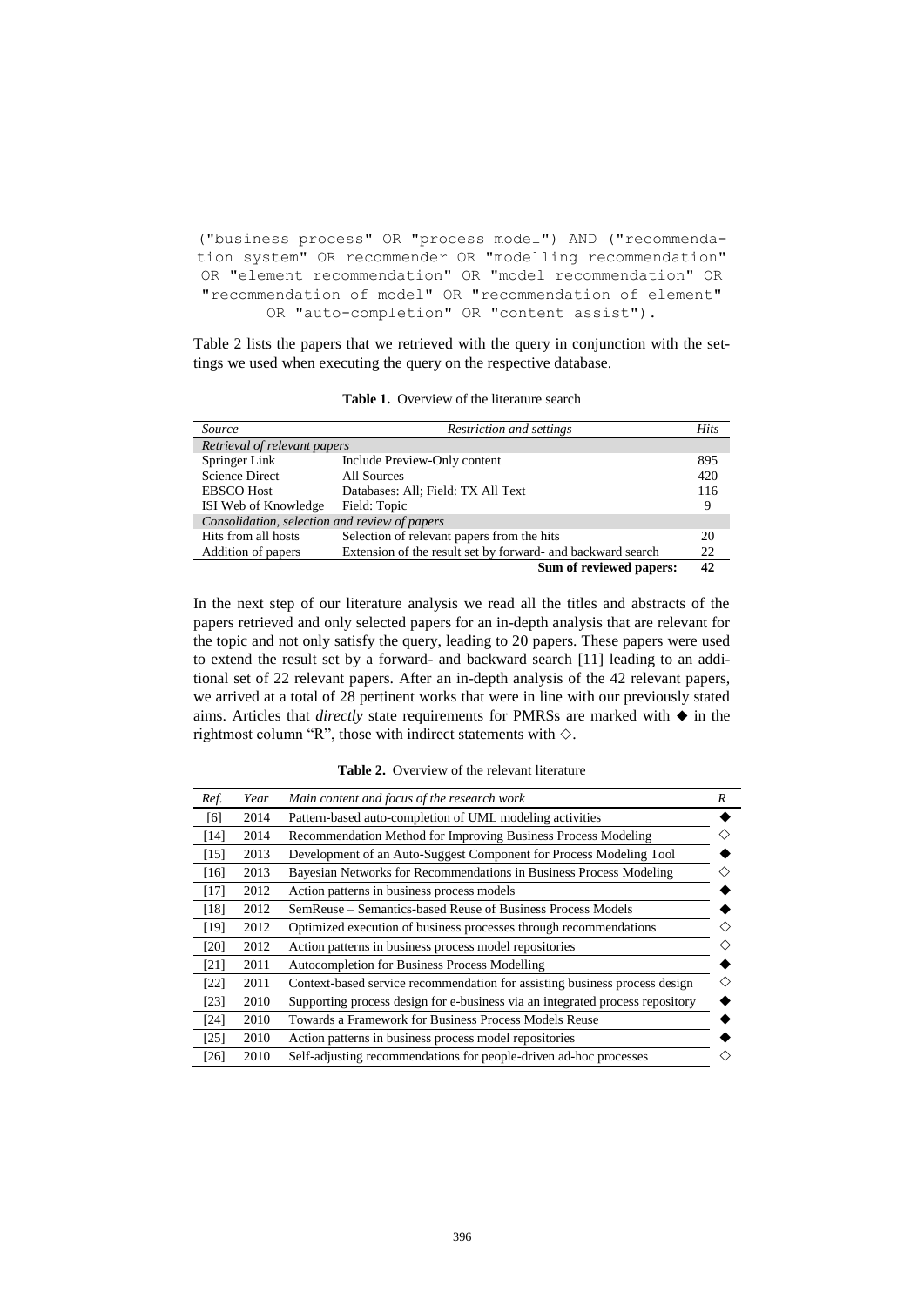| [27] | 2009 | Business process models with syntax-based assistance in diagram editors  |
|------|------|--------------------------------------------------------------------------|
| [28] | 2009 | Social software for modeling business processes                          |
| [29] | 2009 | Advanced social features in a recommendation system for process modeling |
| [30] | 2009 | Real support for perspective-compliant business process design           |
| [31] | 2009 | Auto-completion for executable business process models                   |
| [32] | 2009 | Advanced social features in a recommendation system for process modeling |
| [33] | 2008 | Auto-completion for Diagram Editors based on Graph Grammars              |
| [34] | 2008 | Recommendation based process modeling support                            |
| [35] | 2007 | Similarity-based support of process modeling                             |
| [36] | 2007 | Pattern-based knowledge workflow automation: concepts and issues         |
| [37] | 2007 | Measuring similarity between semantic business process models            |
| [38] | 2006 | Automatic user support for business process modeling                     |
| [39] | 2002 | <b>Hybrid Recommender Systems Survey and Experiments</b>                 |
| [40] | 1997 | Content-based, collaborative recommendation                              |
|      |      |                                                                          |

#### **3.2 Elicitation of Requirements from Literature**

In the following, we summarize the outcome of our literature analysis in synthesizing a list of requirements grounded in the available literature. To begin with, we observed that requirements fall into three broad categories: Requirements in regard to the *content* that is recommended, the *recommendation capabilities* and the *recommendation system*.

**Content-related requirements** address what is recommended by the PMRS and relate to the *type* of and *meta-information* about recommendations. Regarding the *type*, a distinction between elements and the structure of a model can be made [16]. In addition, also labels that are partially typed during modeling may be completed by the system [21]. Moreover, other elements such as resources may be suggested [16].

- RL1. *Recommendation of basic process model constructs.* The system should be able to recommend constructs such as elements, their structure and labels.
- RL2. *Recommendation of additional process model constructs*. The system should provide recommendations for other constructs such as resources used in a business process.

Regarding meta-information, relevant information items are described in respect to model repositories [25]. They may range from a textual description, business context, supported goals (e.g. regarding execution speed, quality improvement or cost reduction), resources used (e.g. services, goods or money) or actors involved (e.g. customers, suppliers) to the formal classification of a suggested element according to different classification schemes. Another form of meta-information is provenance information. This information should provide insights on the level of authority of a recommendation (e.g. the recommendation conforms to accepted standards or is endorsed by experts) [35] or who already reused this model or a part of it [32].

- RL3. *Provide descriptive meta-information about the recommendations.* The system should provide relevant meta-information about the suggested elements.
- RL4. *Provide provenance information about the recommendation.* The system should provide information to judge the quality of the recommendation.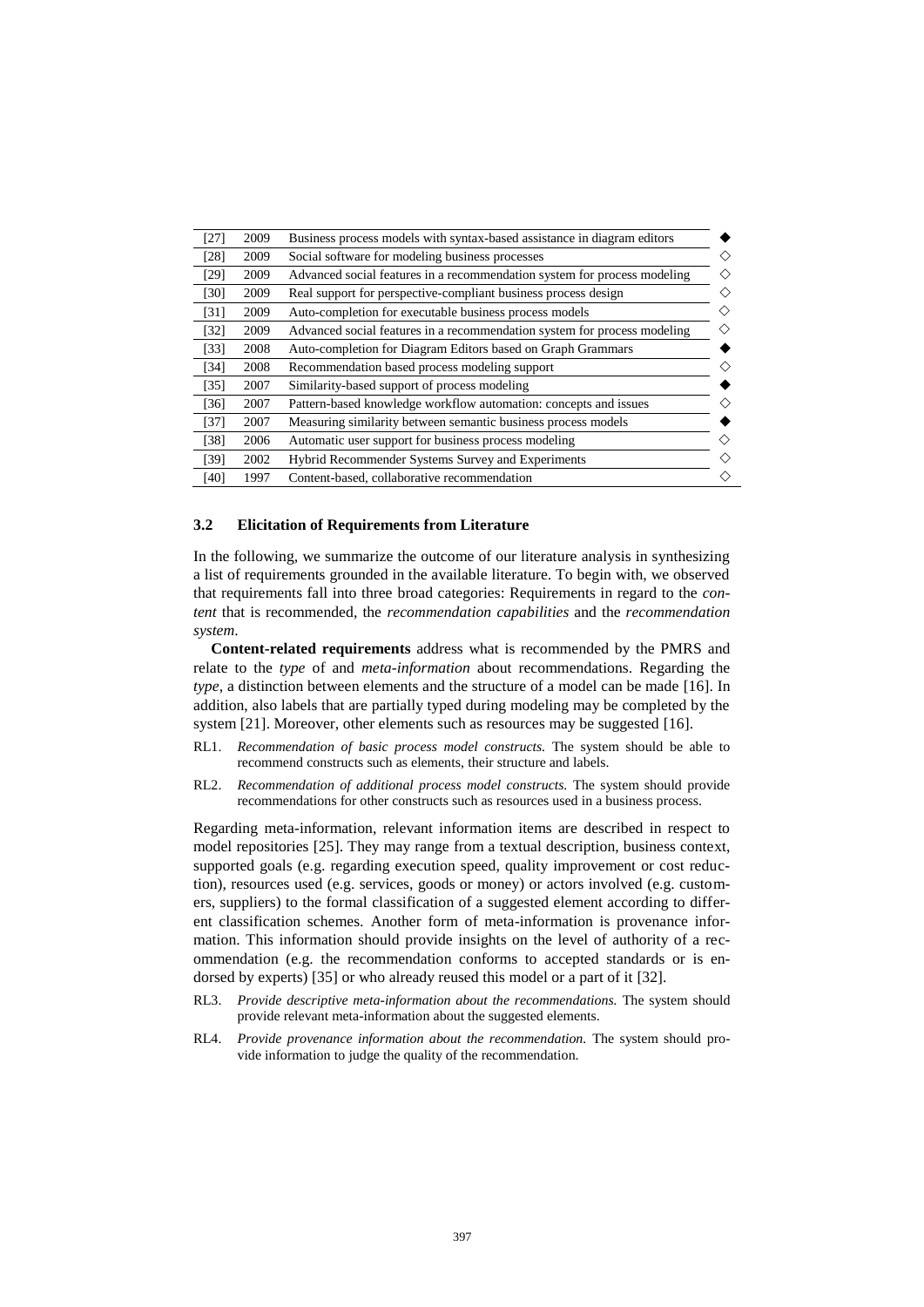**Capability-related requirements** address the functionality of the recommendation feature and relate to the *semantic quality*, the *flexibility and ease of use during modeling*. Further they cover *personalization* and *customizability* via settings as well as *multi-method techniques* to calculate the recommendations.

Regarding the *semantic quality*, the system should avoid suggesting redundant elements already present in the model [39] or that lead to erroneous models [37]. Moreover, recommendations should be in a meaningful behavioral order (e.g. and activity "check" should occur in the possible execution traces of the process model before the activity "approve", not vice versa) [17] [31]. Moreover, they should comply with domain specific policies and rules [17] [37] and be provided with the right level of granularity [24] [25] [14]. Concerning the *flexibility and ease of use during modeling*, different recommendation modes such as forward completion, backward completion and auto-completion [16] should be offered. They may be complemented with additional assistance features such as guidance for the selection of recommendations [13] or a pre-view feature [6]. Further, the user should be free to select her preferred modeling orientation (from left to right or top to bottom) [35]. Regarding an easy application of recommendations, *personalization* may also contribute to the overall usability of the system and may require the system to observe the users intention (e.g. topic of the model under construction, the desired abstraction level) and to take previously constructed models into consideration in order to provide personalized recommendations [31].

- RL5. *Ensure recommendations with a high semantic quality.* The system should provide recommendations that are adequate and lead to a high semantic model quality.
- RL6. *Flexible and easy application of recommendations.* The system should make it easy to work with recommendations and may guide the user in the selection of suggestions.
- RL7. *Use personalization mechanisms.* The system should provide personalized recommendations tailored to the needs of the specific user in her specific modeling situation.

Regarding *customizability*, the user may customize the system by adjustments that directly affect the system behavior [6] such as the maximum number of recommendations and the elements displayed per recommendation, which should not exceed 15 elements [35]. In addition, the filtering options for recommendations should be highly adjustable. They may be filtered according to various meta-information about the recommended model element(s) such as their frequency in the knowledge base, the date of the last insertion of an element, previous uses of the suggestion by other users after recommendation and the similarity of the model element labels compared to labels in the knowledge base [15]. Finally, *multi-method techniques* provide multiple recommendation strategies in order to fit the users requirements [30] [21].

- RL8. *Adjustable filtering options for recommendations.* The User should be able to adjust the filtering criteria for recommendations.
- RL9. *Adjustable amount of recommendations.* The User should be able to adjust the amount of recommendations.
- RL10. *Multiple recommendation strategies.* Recommendations should be determined using different calculation strategies in order to fit the user requirements.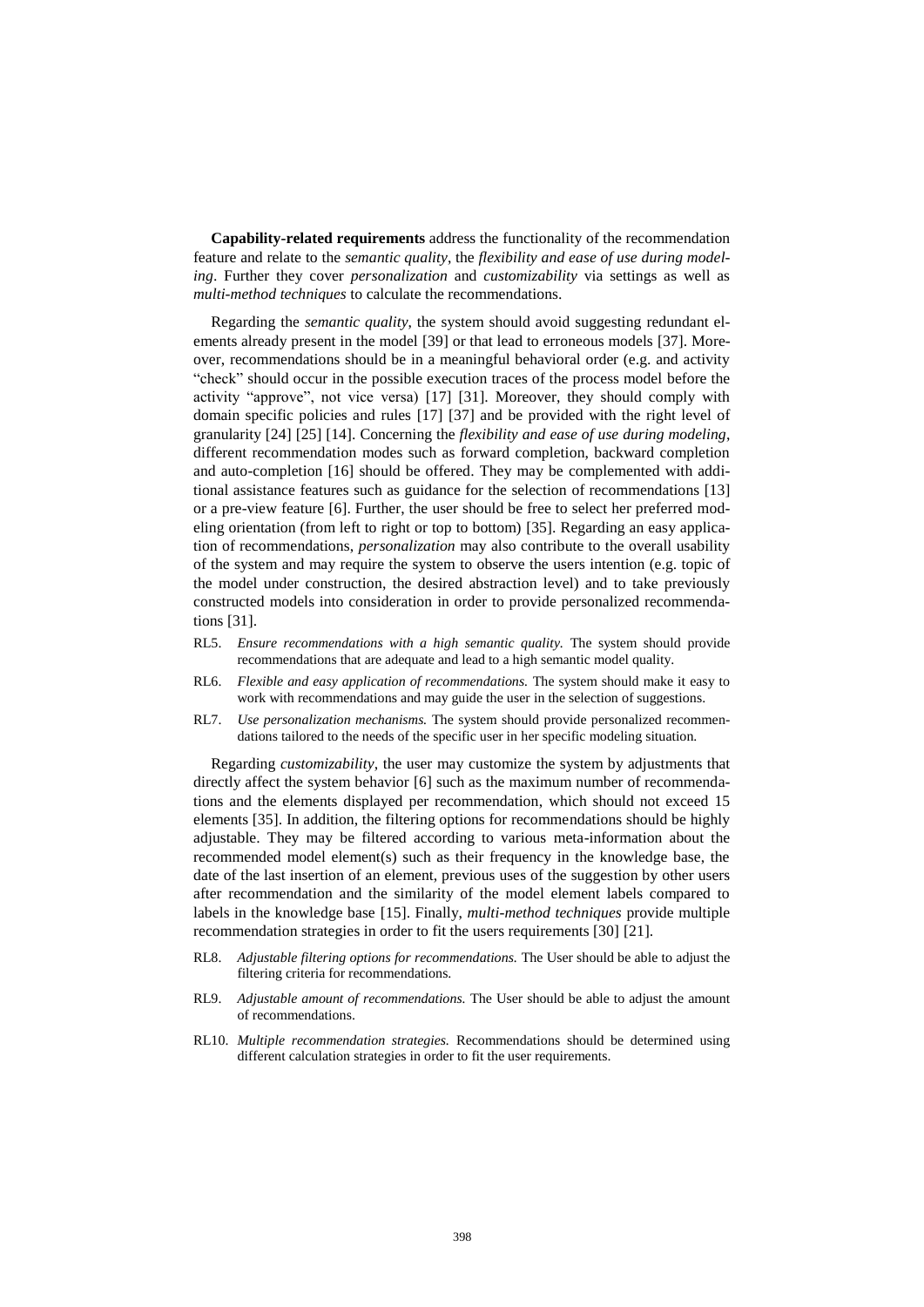**System-related requirements** comprise a wide spectrum of requirements addressing amongst others the *evolution of the knowledge base* as well as more *general nonfunctional requirements*. Regarding the *evolution of the knowledge base*, the addition of new knowledge is important. It can be accomplished by importing existing models into the knowledge base [15] or leveraging more general knowledge in process design [21] such as standardized models. Another option is to learn new elements or models [15] e.g. from user behavior [38] or by training approaches [16]. Equally important is the support of changes e.g. via automatic addition or deletion of elements in the process models [24] or change notifications [32] for inserted model structures. A version management of the knowledge base should provide for the possibility to customize it for different projects or customers [25]. In respect to compatibility, the system should either be independent of a specific modeling language (i.e. general-purpose) or tailored to it (i.e. recommendations consider the syntax and semantics of the modeling language in use) [15]. Moreover, interfaces to existing tools should be provided [15].

- RL11. *Support knowledge base evolution.* The system should provide capabilities such as versioning, change management, importing new content or learning.
- RL12. *Compatibility to existing tools and languages.* The system should work with existing modelling languages and in conjunction with existing tools (e.g. as plug-in).

More *general non-functional requirements* are to a large part not specific to PMRSs (e.g. the typical "cold start" problem of recommender systems [39]) or even to recommender systems as a whole although being discussed in this context (e.g. scalability [35] [6], usability [24] [40] [33], extensibility [18], data protection [15], generic tool development approaches [27]). We therefore do not enumerate them in the context of this work.

#### **4 Practitioners Perception of Recommendation Features**

#### **4.1 Results from the Survey**

The first relevant study addressed general features of a PMRS. The study has been conducted in 2011 and mainly analyzed the status of process model reuse from a user's perspective. However, the interviewees have also been asked to answer three questions, which address PMRSs as a way to facilitate process model reuse. The foundation of the survey has been a structured and standardized online questionnaire. To attract interviewees we spread the link of the online questionnaire to a popular German BPM network, forum and a widely-used mailing list of business informatics (www.bpm-netzwerk.de, www.bpm-forum.net). The addressees of the questionnaire were experts with long-standing process modeling experience.

Overall, the questionnaire has been answered by 47 people, 48.9% being researchers (23 persons), 40.4% practitioners (19 persons) and 10.6% others (5 persons, e.g., people in education). The respondents have used the following tools for process modeling (multiple selection was possible): ARIS platform (40.4%), MS Visio (31.9%), Signavio (14.9%), Adonis (8.5%), MS PowerPoint (6.4%), MS Excel (6.4%) and BizAgi (4.3%). 26 other tools were indicated only once, which are not mentioned one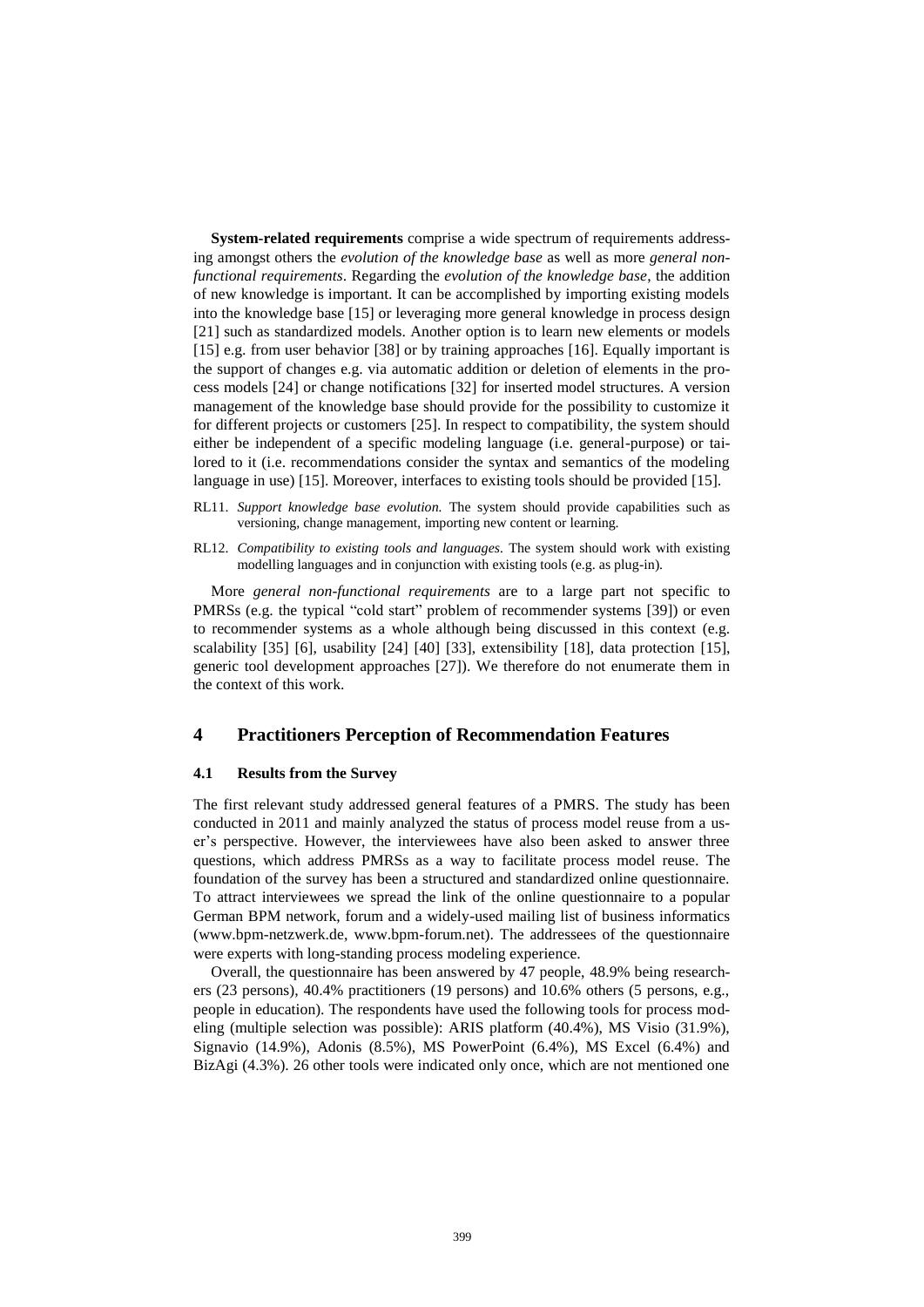by one. With respect to the process modeling notation, the following have been used (multiple answers were possible): EPC (78.7%), BPMN (65.9%), UML (44.7%), BPEL (10.6%) and others (2.2%). Also, the use of reference models was quite common. For instance, 31.9% used the SAP R3 model, 23.4% used ITIL3 and 34% an enterprise-internal reference model while 25.5% have never used a reference model (multiple answers were possible). To implement appropriate process modeling support functions, we were interested about the *need* for such a feature and *how* such function should be implemented. The results are given in Table 3.

Table 3. Results of questions about how modeling assistance functions should be applied

| Need for a PMRS feature?                                       |       |
|----------------------------------------------------------------|-------|
| No. I am satisfied with current tools                          | 14.7% |
| Yes. Suggest single process elements.                          | 21.7% |
| Yes. Suggest patterns of process fragments.                    | 33.8% |
| Yes. Suggest similar process models.                           | 24.3% |
| Other.                                                         | 5.4%  |
| What kind of source to use as input data for the PMRS?         |       |
| Process models out of a repository.                            | 24.8% |
| Best practices, reference models, laws.                        | 37.1% |
| Other.                                                         | 38.1% |
| How to implement a PMRS feature?                               |       |
| During model construction displaying support in process model. | 14.8% |
| During model construction displaying in separate window.       | 22.2% |
| Only on request displaying support in process model.           | 33.3% |
| Only on request displaying in separate window.                 | 29.6% |

This analysis shows a clear preference for a PMRS. Particularly, it is preferred to suggest patterns of process fragments (e.g., a group of process elements connected via control flow patterns) (33.8%), followed by suggestions of similar process models (24.3%) and finally single process elements (21.6%). Comparing the preference of the source of the process modeling support feature, then best practices (which might be retrieved online) are preferred over process models from a repository (which are mainly created by previous users). Many respondents selected the option "others" (which was a free text box), however, without making any suggestions for other sources. If a process model support feature is offered by a tool, then a clear preference is given for assistance on request (62.9%) instead of a pro-active provision of recommendations (i.e. "live") during model construction (37%).

The following observation can be seen from this survey. The respondents clearly expressed a need for a PMRS. They would prefer to suggest a connected group of process elements, which has as source commonly and widely used process models (best practices, reference models). One reason for this preference might be a wide use of BPM tools for business process reengineering (where reference models are applied). Also, users do not wish to be bothered or interrupted by new functions during process modeling. Instead, a PMRS offering its features upon request is preferred. Based on these insights, the following requirements have been derived.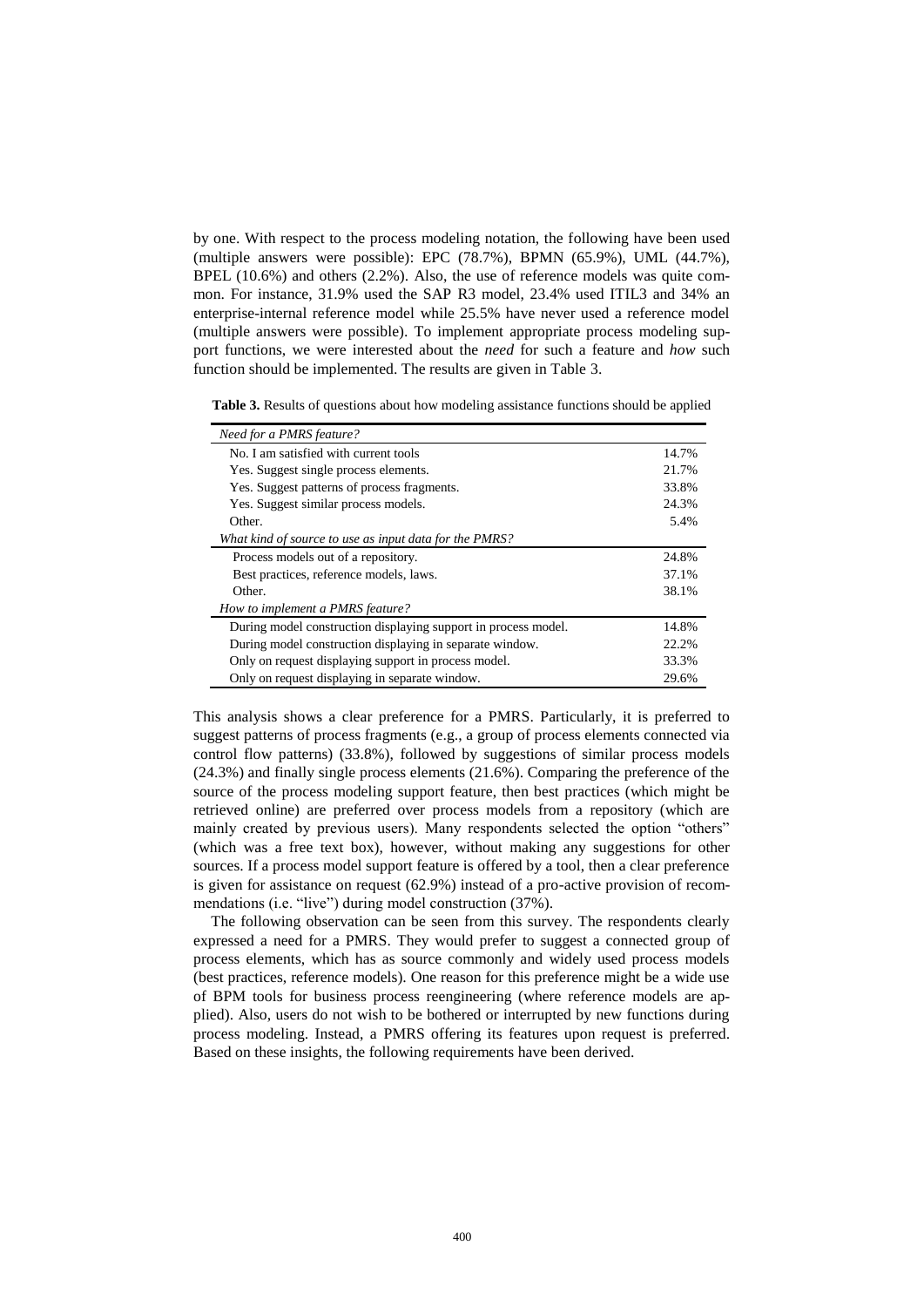- RS1. *Various sources for recommendations.* The recommendation system should be able to generate recommendations from various sources.
- RS2. *Provenance information.* The recommendation system should provide background information regarding the source and quality of a recommendation.
- RS3. *Display of recommendations on request.* Recommendations should be provided when the user requests the system to do so.
- RS4. *Multiple ways of displaying recommendations.* The recommendation system should provide multiple ways of displaying the recommendations varying in their degree of non-obtrusiveness.

#### **4.2 Results from the Case Study**

The second relevant study that has been conducted involves participants in a case study. The participants were undergraduate students in the  $6<sup>th</sup>$  semester with an equal share studying Economics and Information Systems. The participants had to create models using a standardized pre-defined set of process activities. Although the activities were not automatically suggested but had to be retrieved manually by browsing an extensive taxonomy of functions, this allows us to shed light on how users perceive modelling with pre-defined process activities.

In the case study, 52 participants were involved in 2013 and 48 participants in 2014. The participants had to create BPMN models in 11 groups with 5-6 participants in each group. The topic of the models has been product management, human resources and change management. The amount of model elements was prescribed to be in a range of 6 to 24 process elements in order to get comparable models. The participants had to annotate the models with pre-defined activities from the Process Classification Framework (PCF), a collection of more than 1000 enterprise activities arranged in a four-level taxonomy with twelve basic process categories. When the modelling task was finalized, participants were asked discussing arguments in favour and against restricting process modelling to pre-defined standardized activities. Each group produced a text of between one and three pages. For qualitative text analysis, the texts have been fragmented in single arguments. In addition, each participant was requested (as part of a written exam) to provide at least three justified arguments in favour and against using standardized activities in process modelling. These arguments were also captured and added to the list of arguments. In total, 314 arguments (positive and negative) have been collected.

Data analysis has been conducted by two researchers according to the procedure described by MAYRING [41] for qualitative text analysis. In essence, we inductively built categories by applying two abstraction steps on the original statements. These consisted in rewriting the essential semantic content of a sentence in a paraphrase and then finding a suitable category subsuming it. In the first step, one researcher built categories on the arguments originating in the group discussions while the other researcher built categories based on the arguments given by the participants in the exam. In the second step, the inductively created categories have been compared. It turned out that except one category, the two researchers independently created semantically very similar categories with slight variation in naming. After discussing the different names, a consensus regarding the category names was reached (cf. Fig. 2).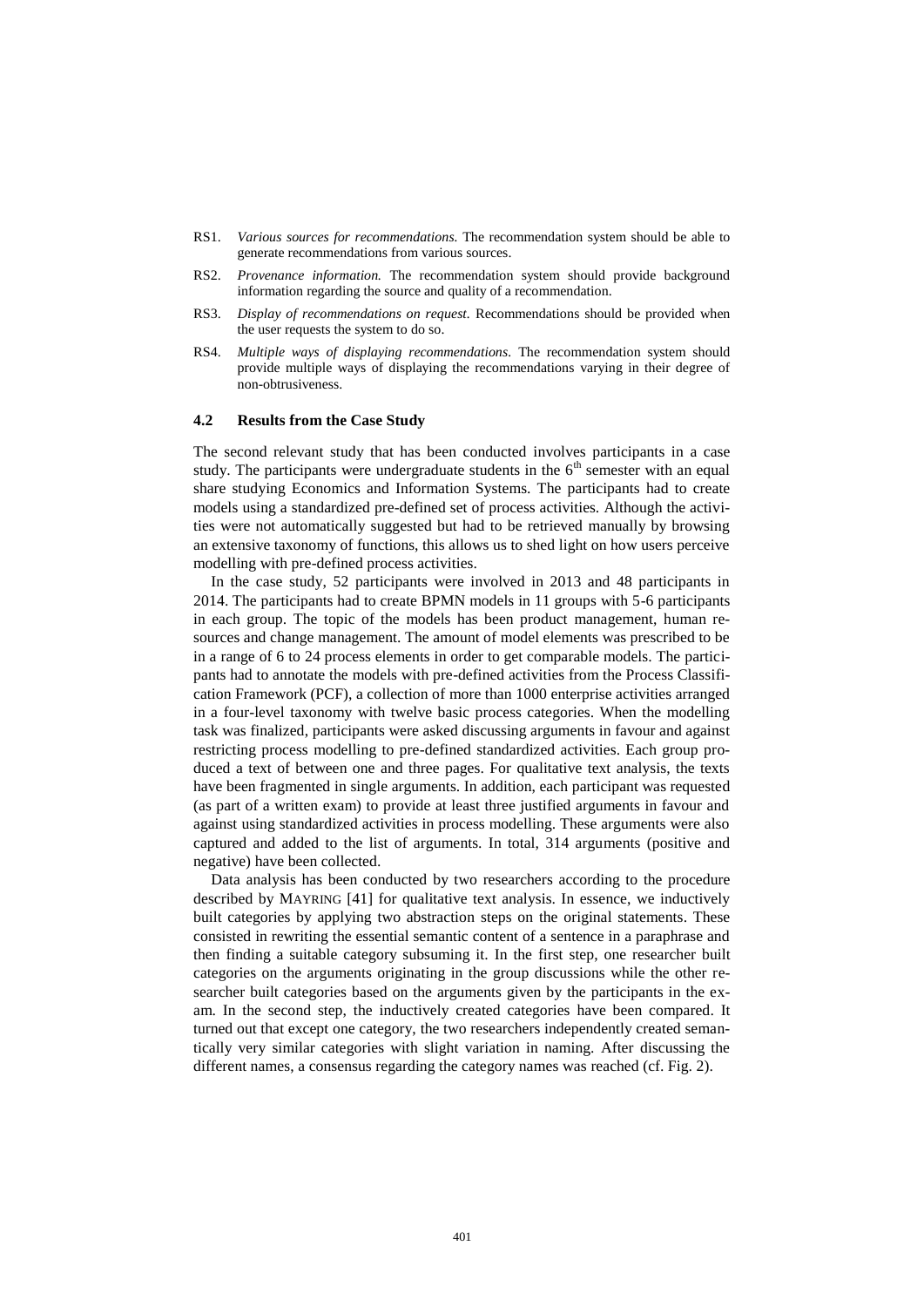| <b>ID Positive Arguments</b>                         | Amount Rel. Fequency |     |
|------------------------------------------------------|----------------------|-----|
| P1 Understandability is increased                    | 52                   | 17% |
| P2 Basis for improved software and benchmarking      | 29                   | 9%  |
| P3 Process of modelling is improved                  | 28                   | 9%  |
| P4 Internationalisation is facilitated               | 25                   | 8%  |
| P5 Comparability is improved                         | 19                   | 6%  |
| P6 Relevancy of model contents increases             | 11                   | 4%  |
| <b>Negative Arguments</b>                            |                      |     |
| N1 Pre-defined activitites are incomplete/inadequate | 47                   | 15% |
| N2 No positive impact on competition                 | 33                   | 11% |
| N <sub>3</sub> Loss of flexibility while modelling   | 31                   | 10% |
| N4 Effort of modelling increases                     | 31                   | 10% |
| N5 Irrelevant activities are inserted into the model | 8                    | 3%  |
| Overall amount of statements                         | 314                  |     |

Fig. 2. Positive and negative arguments derived from the case study data

Fig. 2 shows the set of consolidated categories derived inductively from the 314 arguments contained in the data. The most frequent argument in favour of restricting modelling to pre-defined activities was that understandability is increased due to an unambiguous naming of the model elements activities acting as a shared terminological basis for all participants that jointly worked together in a group. The most frequent argument opposed to restricting modelling to pre-defined activities was that the set of activities has not been complete since some activities have been missing.

The derivation of requirements from the consolidated 314 positive and negative arguments from the 48 case study participants has been straightforward: From the positive aspects P1-P6, requirements have been derived that when satisfied embody the respective aspect in a functionality of the PMRSs. From negative aspects, requirements have been derived that lead to functionalities that help to mitigate the negative aspect. Each of the two researchers that previously analysed the data of the case study independently proposed a requirement. Afterwards, the requirements have been consolidated to a single proposition. This procedure lead to the mapping of the positive aspects to the following requirements: P1 in RC1; P2 in RC4; P3, N2 in RC2; P4, P5 in RC5. The negative aspects were mapped as follows: N1 in RC3; N2 in RC2; N3, N5 in RC6 (the mapping of N4 is obsolete since this negative aspect results from the process of manually finding relevant activities in the case study).

- RC1. *Understandable recommendations.* Since one main positive aspect of using standardized activities has been that their interpretation is less ambiguous, the PMRSs should use such standardized activities to ease the understanding of the recommendations.
- RC2. *Recommendation of "uncommon", innovative contents*. For example, the system may suggest activities that are executed typically in another industry and in that way inspire the process design that in turn may exert a positive impact on competition.
- RC3. *Extension capability of the pre-defined contents.* To provide a remedy for missing activities, the recommendation system should include a feature to extend the internal knowledge base.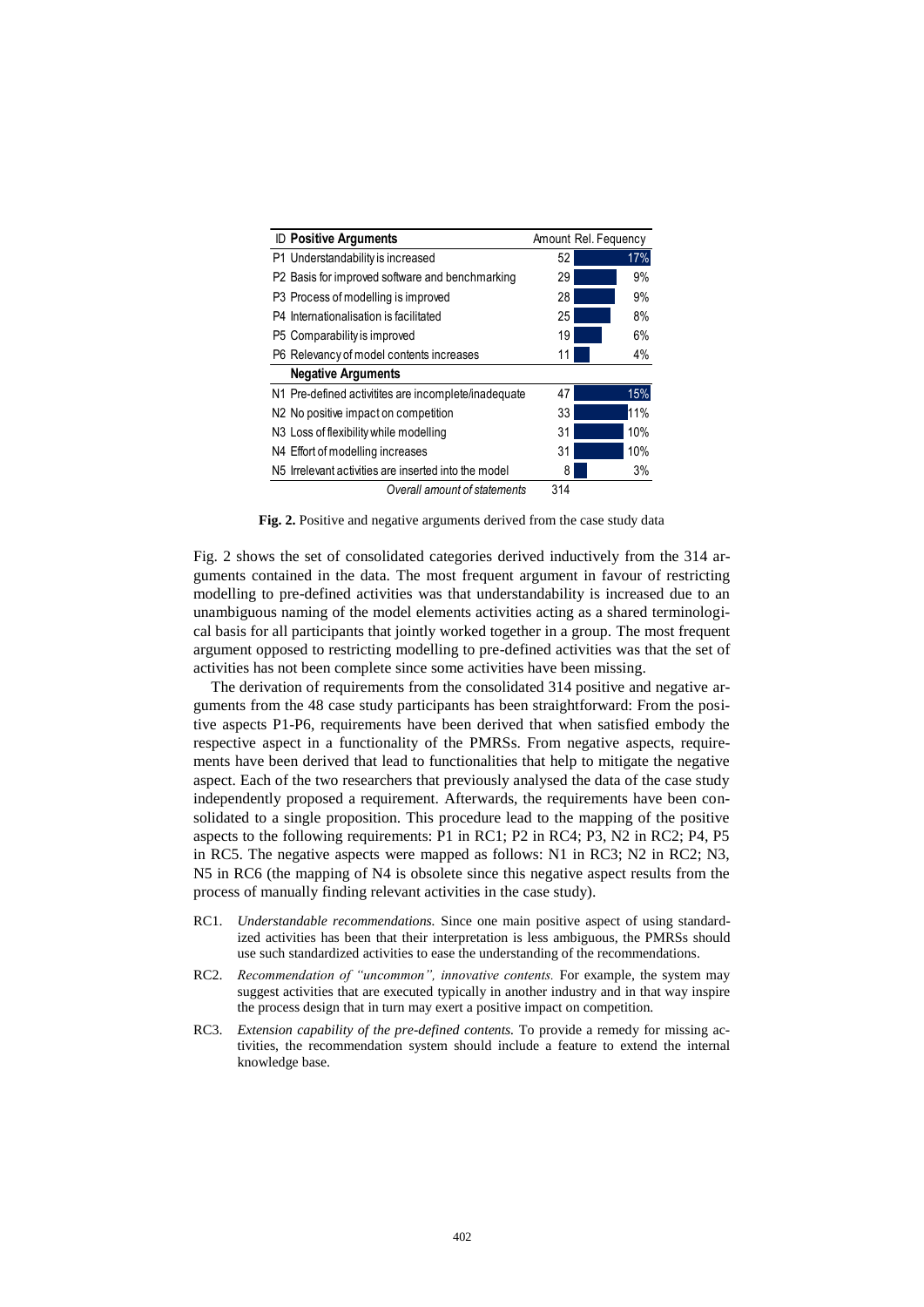- RC4. *Benchmarking feature.* The system should facilitate benchmarking e.g. by suggesting Key Performance Indicators (KPI) or by enabling a comparison of KPI values.
- RC5. *Advanced model processing features.* The system should offer advanced features for the translation of models in multiple languages (e.g. process taxonomies such as PCF exist in different languages), to compare models or to show which area of enterprise activities they cover based on their semantics.
- RC6. *On/off switch and decent presentation of recommendations*. The recommender system should not tempt the user to insert recommendations that do not match his/her modeling intention or exert any pressure on the modeler. Therefore, the system should be switched off easily and the recommendations should be presented decently.

#### **4.3 Results from Assessing a Prototype with an Recommendation Feature by Business Users**

To complete the understanding from the business user perspective, this section presents survey results of a live-demonstration of a prototypical implementation. The live-demonstration and the survey took place in 2013 at the world's largest computer trade fair CeBIT in Hannover, Germany. Participants were able to have a look at a prototype during 4 days and the concept of recommendations in process modelling. The prototype system comprised a simple web application capable of offering suggestions for a selected activity (usually the last activity that has been added to the model). Recommendations are calculated based on the Process Classification Framework (PCF). It was also possible to use this recommendations mechanism inside a process modeling tool. For this purpose, we extended Microsoft Visio with a simple recommendation feature. With respect to the intention of this paper (requirements catalog), the characteristics and design decisions of the prototype system are not in the center of interest and thus not further considered. After working with both prototypes (Microsoft Visio extension and the web application), participants were asked to give feedback.

Overall the survey was completed by 66 participants, whereof most of the participants were graduates (74.2%). More precisely, a high majority of 66.6% (44 respondents) had a university degree, accompanied by 7.6% with a PhD (5 respondents). A university-entrance diploma was possessed by 18.2% (12 respondents). Only a small number of 6.1% had no university education, but had a vocational education (4 respondents). One participant (1.5%) did not provide an answer with respect to the educational background.

Besides the feedback part of the live-demonstration of the prototypical implementation – which is not in the focus of this paper – also some questions about requirements were included in the questionnaire. Two questions focused on giving certain preferences to requirement issues and additionally a fully open-ended question was included. From an architectural point of view, we were interested to find out the preferences regarding how the tool should be provisioned. We had in total 58 valid answers to this question. A cloud-based Software-as-a-Service solution was ranked first (41.4%). However, for reasons of security many respondents opted for a pure desktop solution (27.6%) or the installation on an own server in the firm (31.0%). Another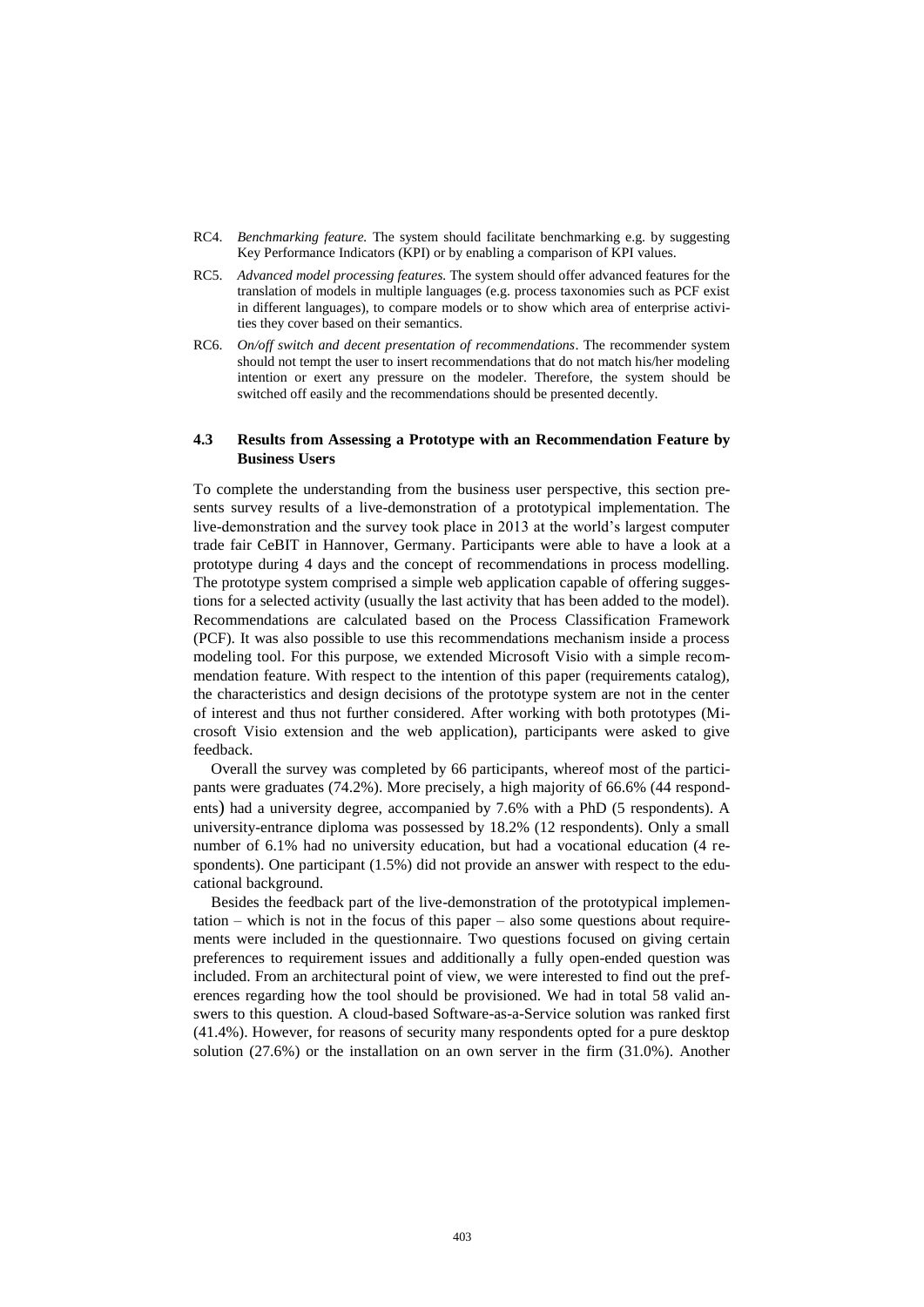question was about additional requirements, particularly about elements that should additionally be suggested in a recommendation-based modeling tool. Multiple answers were possible. It is interesting to note that only 14.1% of the respondents to this question stated that no further recommendations are needed (which is in line with the first study in favor of a modeling support presented in Section 4.1). 32.8% wished for a possibility of displaying possible business partners and 71.9% wished for a possibility of displaying time and costs of activities. However, 12.5% expressed the wish for other suggestions. Finally, the fully open-ended question tried to elicit additional important things to be considered in this context.

In total, through the requirements part of the survey 33 suggestions for additional requirements were gathered, where after summarizing 8 were relevant. The criteria for relevance were based both on the question whether they focus on the recommending part of the system (because some focused more on the modeling, frontend or other parts of the system) and on the fact whether they had already been mentioned (to avoid duplicates). The elicited requirements are the following.

- RP1. *Recommendation of organizational units.* The system should recommend additional elements such as organizational units executing the activities.
- RP2. *Recommendation of resources.* The system should recommend resources such as documents, tools or information systems.
- RP3. *Customized specific taxonomies.* To make sure a plethora of potential use cases is covered, the predefined contents in the system should be customizable.
- RP4. *Mobile version of the recommender.* Due to the fact that an increasing amount of work is done on the go, a mobile version should be offered.
- RP5. *Interface to other systems.* Data inside the PMRSs used for recommendations such as taxonomies of pre-defined activities or organizational units should be updated frequently via interfaces to systems containing that data.
- RP6. *Support multiple platforms.* As there are different platforms and architectures used in companies the support of the most important of them is needed to make sure the system gains acceptance.
- RP7. *"Intelligent recommendations".* This requirement is more an overall characteristic of the whole system and demands that recommendations should be made on the right time in the right manner with adequate content.
- RP8. *Show recommendation context.* The user of the system should be informed about the semantic context of a recommendation that is offered.

#### **5 Consolidation and Discussion of the Findings**

In order to provide a catalog of requirements, we consolidated the plethora of requirements to a final list of requirements. At first we combined redundant requirements and then we detected and consolidated requirements that are subsumed by others. Finally, we further classified the requirements as being *functional* (FUNC), *nonfunctional* (NFNC), *architectural* (ARCH) or *data-related requirements* (DATA)*.* Table 4 shows the result of this research step.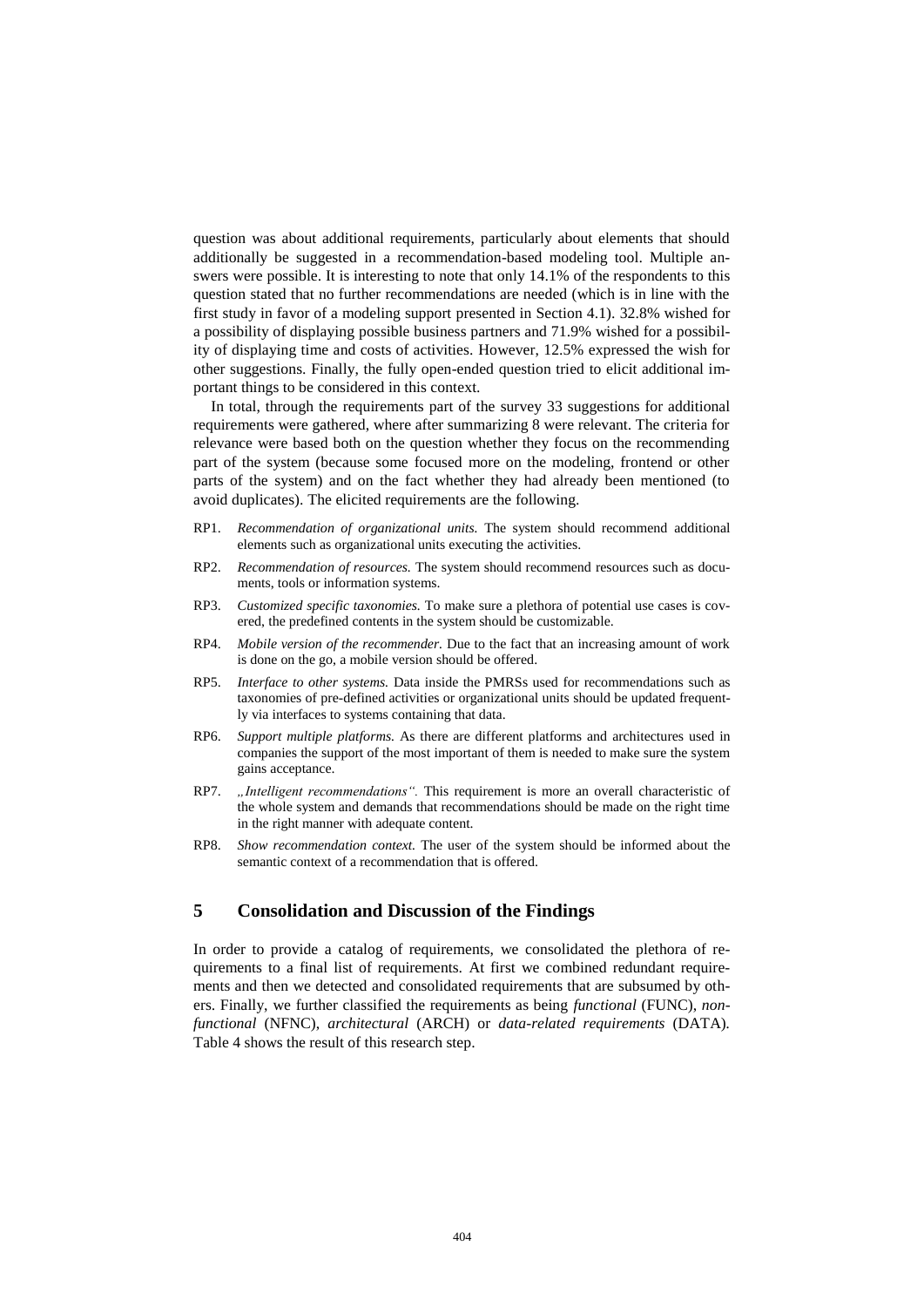| Req.<br>No.      | Name of the consolidated requirement       | Source-Requirement                |  | н |  |
|------------------|--------------------------------------------|-----------------------------------|--|---|--|
| R <sub>01</sub>  | Recommendation of basic constructs         | RL1                               |  |   |  |
| R <sub>02</sub>  | Recommendation of additional objects       | RL2, RP1-2                        |  |   |  |
| R <sub>0</sub> 3 | Innovative and intelligent recommendations | RC <sub>2</sub> , RP <sub>7</sub> |  |   |  |
| R <sub>04</sub>  | Provision of context and meta-information  | RL3-4, RC1, RS2, RP8              |  |   |  |
| R <sub>05</sub>  | Quality and relevance of recommendations   | <b>RL5, RL10</b>                  |  |   |  |
| R <sub>06</sub>  | Easy handling of the recommendations       | RL6, RL8-9, RS3-4, RC6            |  |   |  |
| R <sub>07</sub>  | Personalized recommendations               | RL <sub>7</sub>                   |  |   |  |
| <b>R08</b>       | Knowledge base management and evolution    | RL11, RP3, RC3                    |  |   |  |
| R <sub>09</sub>  | <b>Advanced features</b>                   | $RC4-5$                           |  |   |  |
| R <sub>10</sub>  | Multiple interfaces and platforms          | RL12, RP4-6, RS1                  |  |   |  |

#### **Table 4.** Consolidated PMRS requirements catalog.

We decided for this classification for the following reasons. The distinction between functional and non-functional requirements is well known in systems and software engineering. However, we additionally distinguish between requirements concerning the data since these are an important precondition of a PMRS as well as requirements concerning the architectural perspective. The latter ones are relevant in respect to the provisioning of the system.

What can be seen when looking at Table 4 is that the distribution of source requirements according to their type being one of RC, RL, RP or RS is not equal. One requirement was detected exclusively by analyzing the case study and three exclusively by the literature analysis. Seven requirements were detected by two or more types of source requirements. Only one requirement was detected by all four types. It thus can be concluded, that the derivation of requirements from different sources such as the literature analysis and the survey, the case study and the prototype presentation in fact is valuable and leads to a more holistic elicitation of requirements.

#### **6 Summary**

Although sophisticated modeling tools exist, guidance in process modelling in terms of auto-completion and recommendation features is largely missing even in today's tools. In this contribution, we therefore systematically collected requirements for such features as a first step towards the stepwise iterative development of PMRSs guiding the modeler in modelling. We derived the requirements deductively from literature as well as inductively by three empirical studies conducted within two years that involved both practitioners and students. The involvement of students always raises discussions about the external validity. However, having both groups in order to get a more balanced and holistic view may justify this [42]. Finally, we hope that our requirements catalog may be useful and serve as a point of reference both for researchers and the industry engaged with the development of PMRSs.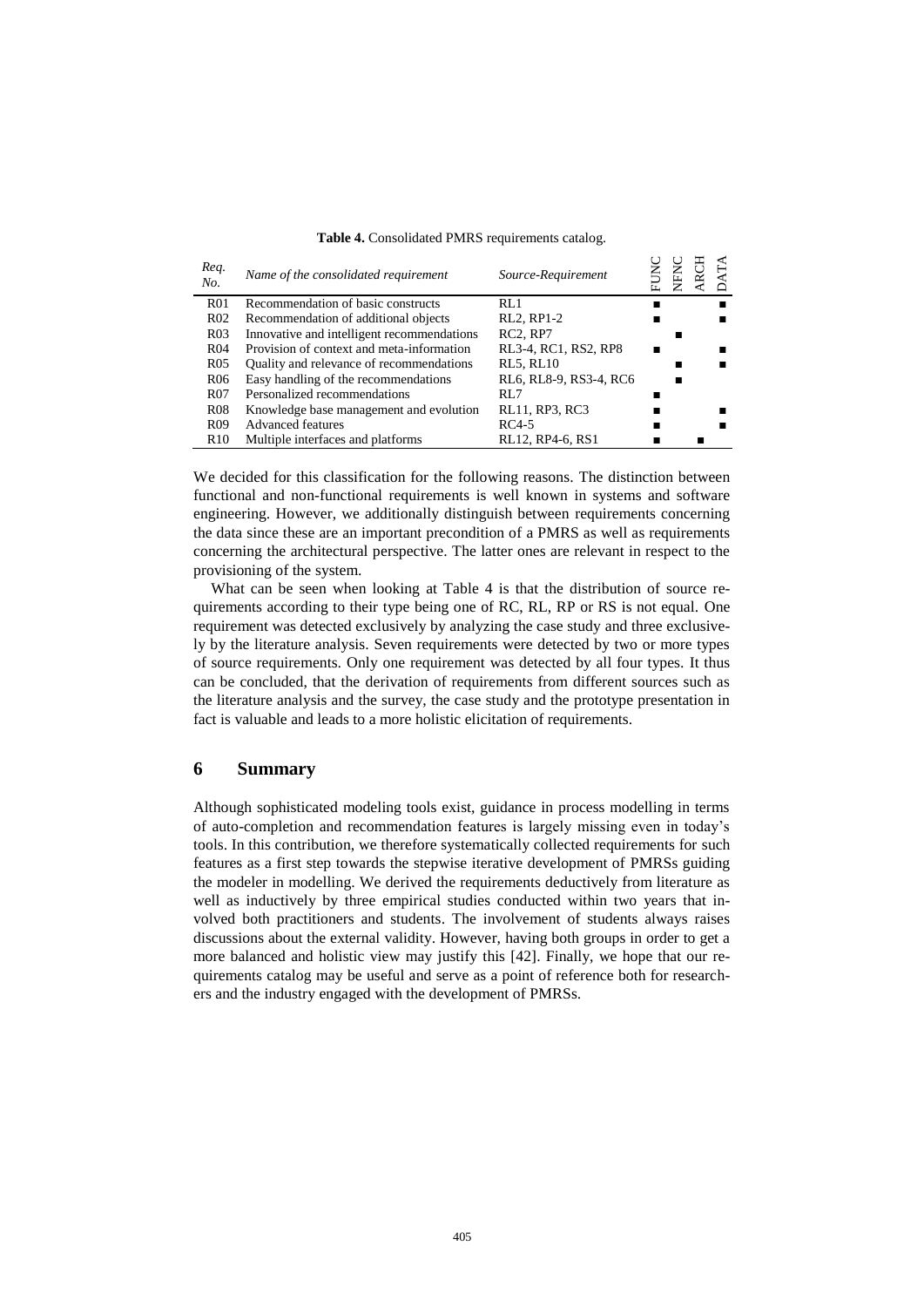#### **References**

- 1. Luftman, J., Zadeh, H.S., Derksen, B., Santana, M., Rigoni, E.H., Huang, Z. (David): Key information technology and management issues 2012–2013: an international study. J. Inf. Technol. 28, 354–366 (2013).
- 2. Sarshar, K., Weber, M., Loos, P.: Einsatz der Informationsmodellierung bei der Einführung betrieblicher Standardsoftware : Eine empirische Untersuchung bei Energieversorgerunternehmen. Wirtschaftsinformatik. 48, 120–127 (2006).
- 3. Nielen, A., Költer, D., Mütze-Niewöhner, S., Karla, J., Schlick, C.: An Empirical Analysis of Human Performance and Error in Process Model Development. Proc. of Conceptual Modeling (ER 2011), Brussels, Belgium. pp. 514–523 (2011).
- 4. Wilmont, I., Brinkkemper, S., Weerd, I., Hoppenbrouwers, S.: Exploring Intuitive Modelling Behaviour. In: Bider et al. (eds.) Enterprise, Business-Process and Information Systems Modeling : Proceedings of BPMDS 2010 and EMMSAD 2010 held at CAiSE 2010, June 7- 8, Hammamet, Tunisia. pp. 301–313. Springer, Berlin (2010).
- 5. Sen, S., Baudry, B., Vangheluwe, H.: Towards Domain-specific Model Editors with Automatic Model Completion. SIMULATION. 86, 109–126 (2010).
- 6. Kuschke, T., Mäder, P.: Pattern-based Auto-completion of UML Modeling Activities. Proceedings of the 29th ACM/IEEE International Conference on Automated Software Engineering. pp. 551–556. ACM, New York, NY, USA (2014).
- 7. Melville, P., Sindhwani, V.: Recommender Systems. In: Sammut, C. and Webb, G.I. (eds.) Encyclopedia of Machine Learning. pp. 829–838. Springer US (2010).
- Lauesen, S.: Software Requirement: Styles and Techniques. Addison Wesley, Harlow, England (2002).
- 9. Koschmider, A., Hornung, T., Oberweis, A.: Recommendation-based editor for business process modeling. Data Knowl. Eng. 70, 483–503 (2011).
- 10. Davis, A.M., Hickey, A.M.: Requirements Researchers: Do We Practice What We Preach? Requir. Eng. 7, 107–111 (2002).
- 11. Webster, J., Watson, R.T.: Analyzing the past to prepare for the future: Writing a literature review. MIS Q. 26, xiii–xxiii (2002).
- 12. Vom Brocke, J., Simons, A., Niehaves, B., Riemer, K., Plattfaut, R., Cleven, A.: Reconstructing the Giant: On the importance of rigour in documenting the literature search process. Proceedings of the 17th European Conference on Information Systems (2009).
- 13. Saunders, M., Lewis, P., Thornhill, A.: Research Methods for Business Students. Pearson Education Limited, Essex (2009).
- 14. Li, Y., Cao, B., Xu, L., Yin, J., Deng, S., Yin, Y., Wu, Z.: An Efficient Recommendation Method for Improving Bus. Proc. Modeling. IEEE Trans. Ind. Inform. 10, 502–513 (2014).
- 15. Clever, N., Holler, J., Shitkova, M., Becker, J.: Towards Auto-Suggested Process Modeling Prototypical Development of an Auto-Suggest Component for Process Modeling Tools. Proc. of EMISA 2013, pp. 133–145. Köllen, Bonn (2013).
- 16. Bobek, S., Baran, M., Kluza, K., Nalepa, G.J.: Application of Bayesian Networks to Recommendations in Business Process Modeling. In: Giordano et al. (eds.) Proc. of the Workshop AI Meets Business Processes 2013 co-located with the 13th Conf. of the Italian Association for AI (AI\*IA 2013) Turin, Italy, December 6, 2013. pp. 41–50 (2013).
- 17. Smirnov, S., Weidlich, M., Mendling, J., Weske, M.: Action patterns in business process model repositories. Comput. Ind. 63, 98–111 (2012).
- 18. Koschmider, A., Oberweis, A., Schoknecht, A.: SemReuse–Semantikbasierte Wiederverwendung von Geschäftsprozessmodellen. (2012).
- 19. Barba, I., Weber, B., Del Valle, C.: Supporting the optimized execution of business processes through recommendations. BPM Workshops. pp. 135–140 (2012).
- 20. Smirnov, S., Weidlich, M., Mendling, J., Weske, M.: Action patterns in business process model repositories. Comput. Ind. 63, 98–111 (2012).